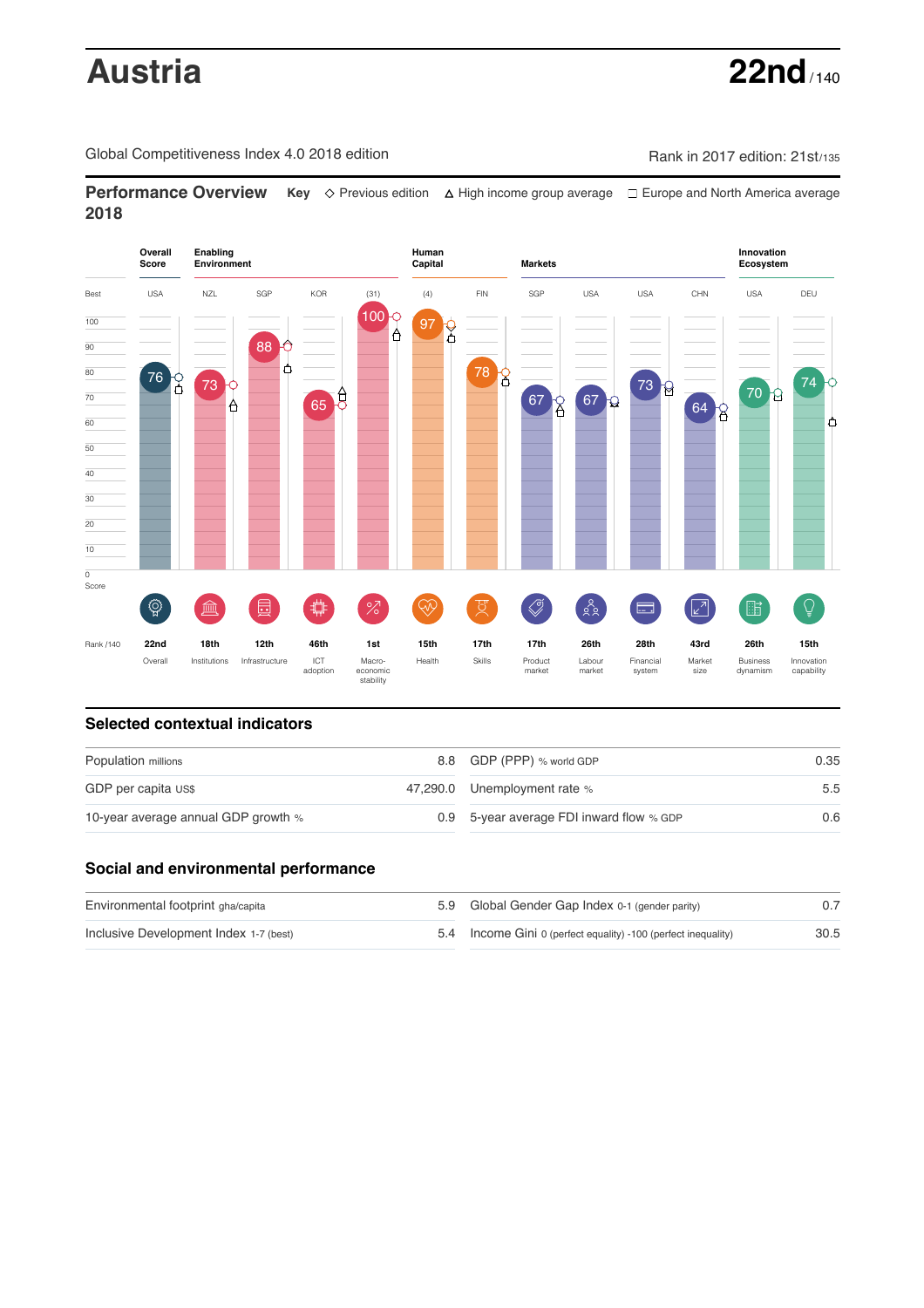### **Austria 22nd**/140

| <b>Index Component</b>                                                                                  | Value       | Score *              | Rank/140       | <b>Best Performer</b>                |
|---------------------------------------------------------------------------------------------------------|-------------|----------------------|----------------|--------------------------------------|
| 無<br>Pillar 1: Institutions 0-100 (best)                                                                |             | 72.7 ↑               | 18             | <b>New Zealand</b>                   |
| 1.01 Organized crime 1-7 (best)                                                                         | 5.7         | $77.7 \;$ $\star$    | 23             | Finland                              |
| 1.02 Homicide rate /100,000 pop.                                                                        | 0.7         | 99.5 $\sqrt{ }$      | 18             | Multiple (9)                         |
| 1.03 Terrorism incidence 0 (very high) -100 (no incidence)                                              | 99.9        | 99.9 $\sqrt{ }$      | 66             | Multiple (24)                        |
| 1.04 Reliability of police services 1-7 (best)                                                          | 6.1         | 84.2 ↓               | 14             | Finland                              |
| 1.05 Social capital 0-100 (high)                                                                        | 61.3        | 61.3 $\sqrt{ }$      | 15             | Australia                            |
| 1.06 Budget transparency 0-100 (best)                                                                   | 57.7        | $57.7 =$             | 61             | Multiple (2)                         |
| 1.07 Judicial independence 1-7 (best)                                                                   | 5.6         | 77.1 ↑               | 20             | Finland                              |
| 1.08 Efficiency of legal framework in challenging regulations 1-7 (best)                                | 3.9         | 48.8 ↑               | 41             | Finland                              |
| 1.09 Freedom of the press 0-100 (worst)                                                                 | 14.0        | 86.0 ↓               | 11             | Norway                               |
| 1.10 Burden of government regulation 1-7 (best)                                                         | 3.5         | 42.0 ↑               | 63             | Singapore                            |
| 1.11 Efficiency of legal framework in settling disputes 1-7 (best)                                      | 4.8         | 64.1 $\uparrow$      | 22             | Singapore                            |
| 1.12 E-Participation Index 0-1 (best)                                                                   | 0.83        | 82.6 $\sqrt{ }$      | 44             | Multiple (3)                         |
| 1.13 Future orientation of government 1-7 (best)                                                        | 4.2         | 54.0 ↑               | 34             | Singapore                            |
| 1.14 Incidence of corruption 0-100 (best)                                                               | 75.0        | $75.0 =$             | 16             | New Zealand                          |
| 1.15 Property rights 1-7 (best)                                                                         | 6.0         | 82.7 1               | 12             | Finland                              |
| 1.16 Intellectual property protection 1-7 (best)                                                        | 5.9         | 81.2 $\sqrt{ }$      | 12             | Finland                              |
| 1.17 Quality of land administration 0-30 (best)                                                         | 23.0        | $76.7 =$             | 29             | Singapore                            |
| 1.18 Strength of auditing and reporting standards 1-7 (best)                                            | 6.1         | $85.2$ ↑             | 8              | Finland                              |
|                                                                                                         | 5.7         | $57.0 =$             | 65             | Multiple (2)                         |
| 1.19 Conflict of interest regulation 0-10 (best)                                                        | 8.0         | $80.0 =$             | 5              |                                      |
| 1.20 Shareholder governance 0-10 (best)                                                                 |             |                      |                | Kazakhstan                           |
| 圓<br>Pillar 2: Infrastructure 0-100 (best)                                                              |             | 88.3 ↓               | 12             | Singapore                            |
| 2.01 Road connectivity index 0-100 (best)                                                               | 81.0        | $81.0 =$             | 26             | <b>United States</b>                 |
| 2.02 Quality of roads 1-7 (best)                                                                        | 5.9         | 81.4 $\sqrt{ }$      | 10             | Singapore                            |
| 2.03 Railroad density km of roads/square km                                                             | 58.6        | $100.0 =$            | 13             | Multiple (20)                        |
| 2.04 Efficiency of train services 1-7 (best)                                                            | 5.3         | $71.3 +$             | 12             | Switzerland                          |
| 2.05 Airport connectivity score                                                                         | 118,724.5   | 65.3 $\sqrt{ }$      | 37             | Multiple (8)                         |
| 2.06 Efficiency of air transport services 1-7 (best)                                                    | 5.1         | 67.7 $\sqrt{ }$      | 45             | Singapore                            |
| 2.07 Liner Shipping Connectivity Index 0-157.1 (best)                                                   | n/a         | n/a                  | n/a            | Multiple (4)                         |
| 2.08 Efficiency of seaport services 1-7 (best)                                                          | 3.6         | 42.9 $\sqrt{ }$      | 87             | Singapore                            |
| 2.09 Electrification rate % pop.                                                                        | 100.0       | $100.0 =$            | 1              | Multiple (66)                        |
| 2.10 Electric power transmission and distribution losses % output                                       | 4.4         | 99.6 $\sqrt{ }$      | 14             | Multiple (9)                         |
| 2.11 Exposure to unsafe drinking water % pop.                                                           | 0.8         | $100.0 =$            | 19             | Multiple (23)                        |
| 2.12 Reliability of water supply 1-7 (best)                                                             | 6.8         | $95.9$ 1             | 10             | Switzerland                          |
| ₽<br>Pillar 3: ICT adoption 0-100 (best)                                                                |             | 64.7 $\sqrt{ }$      | 46             | Korea, Rep.                          |
| 3.01 Mobile-cellular telephone subscriptions /100 pop.                                                  | 170.8       | $100.0 =$            | $\overline{7}$ | Multiple (68)                        |
| 3.02 Mobile-broadband subscriptions /100 pop.                                                           | 86.2        | n/a                  | 43             | <b>United Arab Emirates</b>          |
| 3.03 Fixed-broadband Internet subscriptions /100 pop.                                                   | 28.7        | 57.5 $\sqrt{ }$      | 30             | Switzerland                          |
| 3.04 Fibre Internet subscriptions /100 pop.                                                             | 0.5         | n/a                  | 70             | Korea, Rep.                          |
| 3.05 Internet users % pop.                                                                              | 84.3        | 84.3 ↑               | 25             | Iceland                              |
| <sup>%</sup> Pillar 4: Macroeconomic stability 0-100 (best)                                             |             | $100.0 =$            | 1              | Multiple (31)                        |
| 4.01 Inflation annual % change                                                                          | 1.6         | $100.0 =$            | 1              | Multiple (74)                        |
| 4.02 Debt dynamics 0-100 (best)                                                                         | 100.0       | $100.0 =$            | $\mathbf{1}$   | Multiple (36)                        |
| Qv<br>Pillar 5: Health 0-100 (best)                                                                     |             | 96.7 ↑               | 15             | Multiple (4)                         |
| 5.01 Healthy life expectancy years                                                                      | 70.9        | 96.7 ተ               | 14             | Multiple (4)                         |
| 섯<br>Pillar 6: Skills 0-100 (best)                                                                      |             | 78.4 ↑               | 17             | <b>Finland</b>                       |
|                                                                                                         |             | $82.0 =$             | 23             | Finland                              |
| 6.01 Mean years of schooling Years<br>6.02 Extent of staff training 1-7 (best)                          | 12.3<br>5.0 | 67.0 ↓               | 17             | Switzerland                          |
|                                                                                                         | 5.5         | 75.6 ↓               | 4              | Switzerland                          |
| 6.03 Quality of vocational training 1-7 (best)                                                          |             |                      | 13             | Switzerland                          |
| Skillset of graduates 1-7 (best)<br>6.04                                                                | 5.1         | 68.4 ↓               |                | Sweden                               |
| 6.05 Digital skills among population 1-7 (best)                                                         | 4.8         | 63.8 个               | 36             | <b>United States</b>                 |
| Ease of finding skilled employees 1-7 (best)<br>6.06                                                    | 4.7         | 60.9 $\sqrt{ }$      | 36             |                                      |
| 6.07 School life expectancy Years                                                                       | 16.1<br>4.1 | 89.3 个               | 34<br>35       | Multiple (9)                         |
| 6.08 Critical thinking in teaching 1-7 (best)<br>6.09 Pupil-to-teacher ratio in primary education Ratio | 10.3        | $50.9$ 1<br>$99.2$ ↑ | 10             | <b>United States</b><br>Multiple (6) |
|                                                                                                         |             |                      |                |                                      |